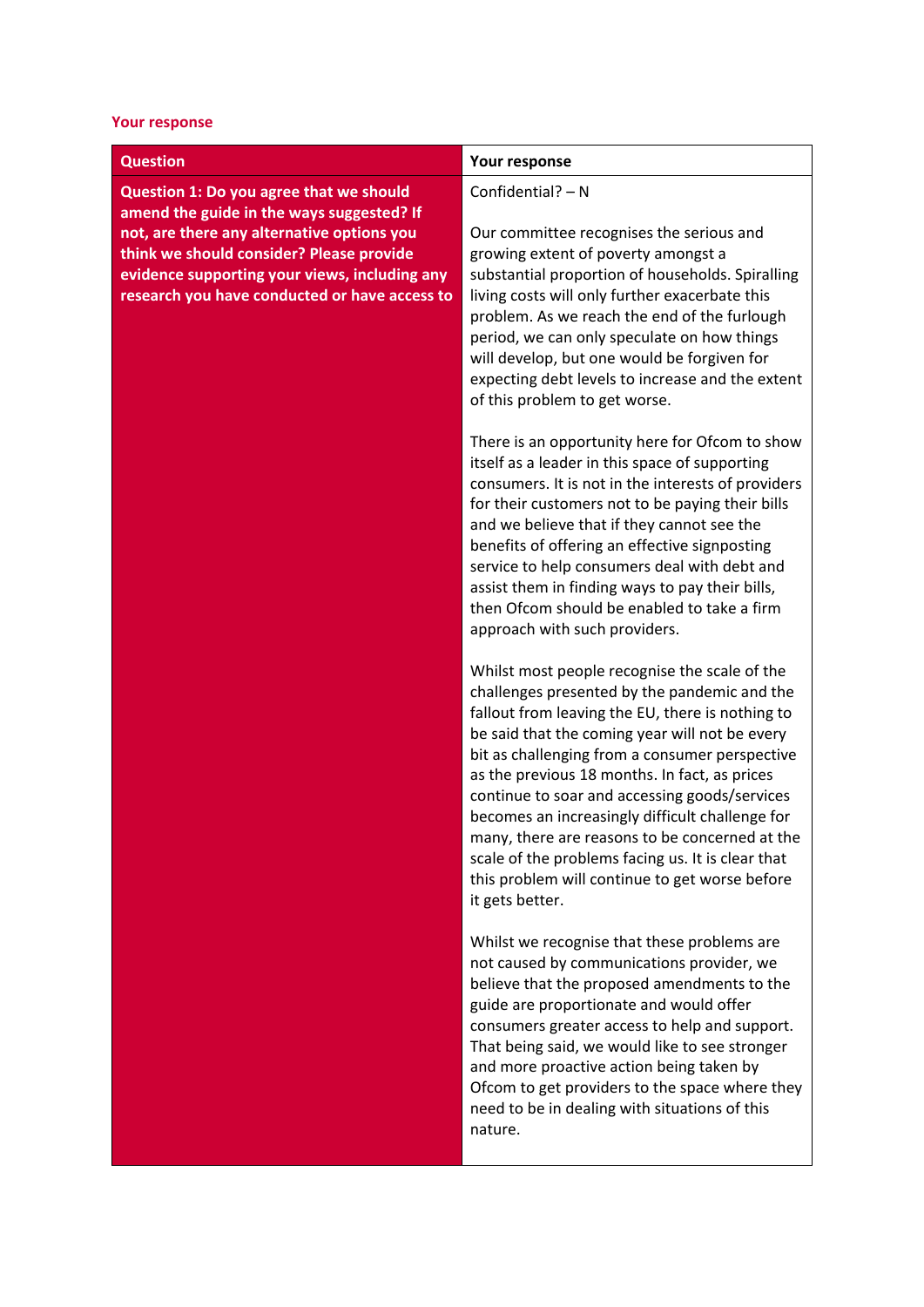We very much support the introduction of social tariffs by a number of broadband providers and believe these should be extended across the industry. We are, however, disappointed that social tariffs do not offer deeper discounts, which may, in part, explain low take up. Much improved promotion of social tariffs and other measures to support consumers on low incomes is also vital. We believe that the extent and impact of help offered voluntarily by providers is an important consideration for deciding if further regulation is required.

Across providers, there appears to be differing qualifying criteria to access these social tariffs and if the rollout of these social tariffs is not going to become compulsory, then perhaps Ofcom could develop guidance for providers that are offering them in ordering to provide consistency of approach across the sector and to enable consumers to more easily access such services.

Accessing effective, reliable and affordable communications services can now be considered an essential service, on a par with power, gas, water, etc. Therefore, the rules governing consumer support and issues surrounding debt should be consistent across all these sectors.

We believe that in order to make these proposed changes effective, there is a need for the enforcement of all current and future rules and that appropriate and effective action is taken by Ofcom to tackle problem providers and to ensure that consumers are receiving access to adequate levels of support, advice and assistance when they experience payment problems or debt.

We also believe that the risk of being cut off as a final outcome needs to be mitigated for those with children in education - and that string consideration should be given to a "window" of access for educational use of broadband. The telecoms providers need to be encouraged to do all they can to mitigate the digital divide.

From our perspective, we note the particular challenges of NI – i.e. the lowest levels of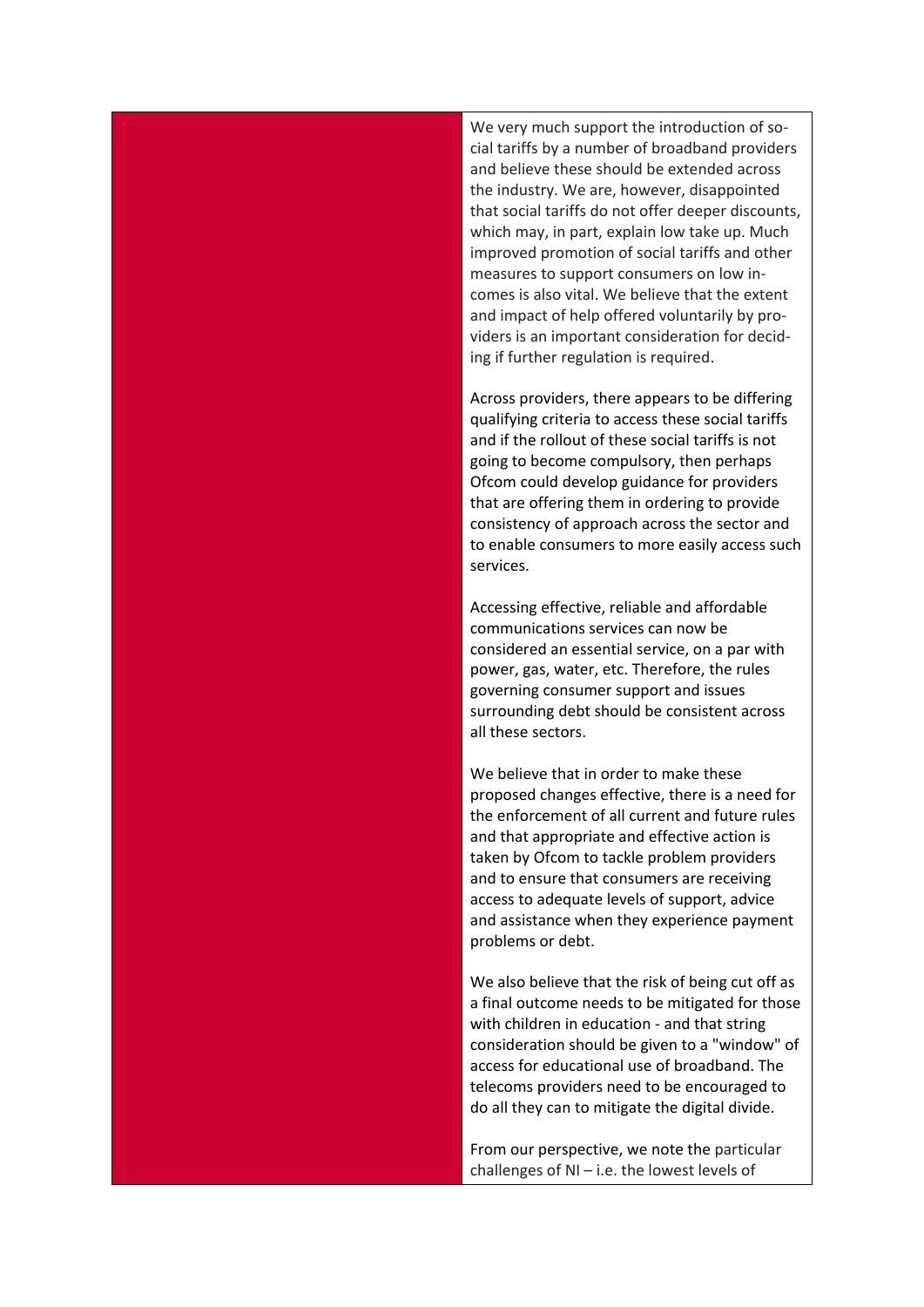|                                                                                                                                                                                                                                                                                      | disposable income in the UK (£143 weekly<br>discretionary income compared with the UK<br>average of £246); also a third of households<br>have reported a drop in income since the<br>pandemic; and social security benefits make up<br>a higher proportion of income for lowest<br>quartile, all of which make this an area of<br>interest for our committee.                                                                                                                                                                                                                                                                                                                                                                                                                                                                   |
|--------------------------------------------------------------------------------------------------------------------------------------------------------------------------------------------------------------------------------------------------------------------------------------|---------------------------------------------------------------------------------------------------------------------------------------------------------------------------------------------------------------------------------------------------------------------------------------------------------------------------------------------------------------------------------------------------------------------------------------------------------------------------------------------------------------------------------------------------------------------------------------------------------------------------------------------------------------------------------------------------------------------------------------------------------------------------------------------------------------------------------|
|                                                                                                                                                                                                                                                                                      | Given the importance of information to support<br>consumers in financial distress, any help should<br>be prominent and easy to access for all; there<br>should be dedicated contact channels by differ-<br>ent means, consumers should be able to<br>choose the channel that suits them, and they<br>should be staffed by employees who are spe-<br>cially trained including in working with vulnera-<br>ble groups. Also, that signposting advisory<br>agencies should be routine, prominent and<br>across all communications with people who re-<br>quire or may require support - and we think<br>that might be something that can be put in the<br>general conditions. We also believe that there<br>should be a dedicated helpline for organisa-<br>tions that provide support, advice and signpost-<br>ing for consumers. |
|                                                                                                                                                                                                                                                                                      | As a final point, while we support the strength-<br>ening of the guide as suggested, we think<br>Ofcom should be considering a more rules-<br>based approach in areas where the voluntary<br>approach is not having sufficient impact; and<br>further making the point that timely interven-<br>tion is crucial given the current economic con-<br>text and how we can expect this to develop<br>over next few years.                                                                                                                                                                                                                                                                                                                                                                                                           |
| Question 2: Do you agree that we should<br>amend the guide in the ways suggested? If<br>not, are there any alternative options you<br>think we should consider? Please provide<br>evidence supporting your views, including any<br>research you have conducted or have access<br>to. | Confidential? $- N$<br>Question 2 is the same as Question 1.                                                                                                                                                                                                                                                                                                                                                                                                                                                                                                                                                                                                                                                                                                                                                                    |
| Question 3: Do you agree that there should be<br>more consistency in the way in which<br>providers seek to effect payment from<br>customers in debt? If so, how do you believe<br>this could be achieved most effectively? Please                                                    | Confidential? - N<br>We strongly agree with the proposal to tackle<br>the inconsistency of approach across the sector<br>by having common standards across all                                                                                                                                                                                                                                                                                                                                                                                                                                                                                                                                                                                                                                                                  |